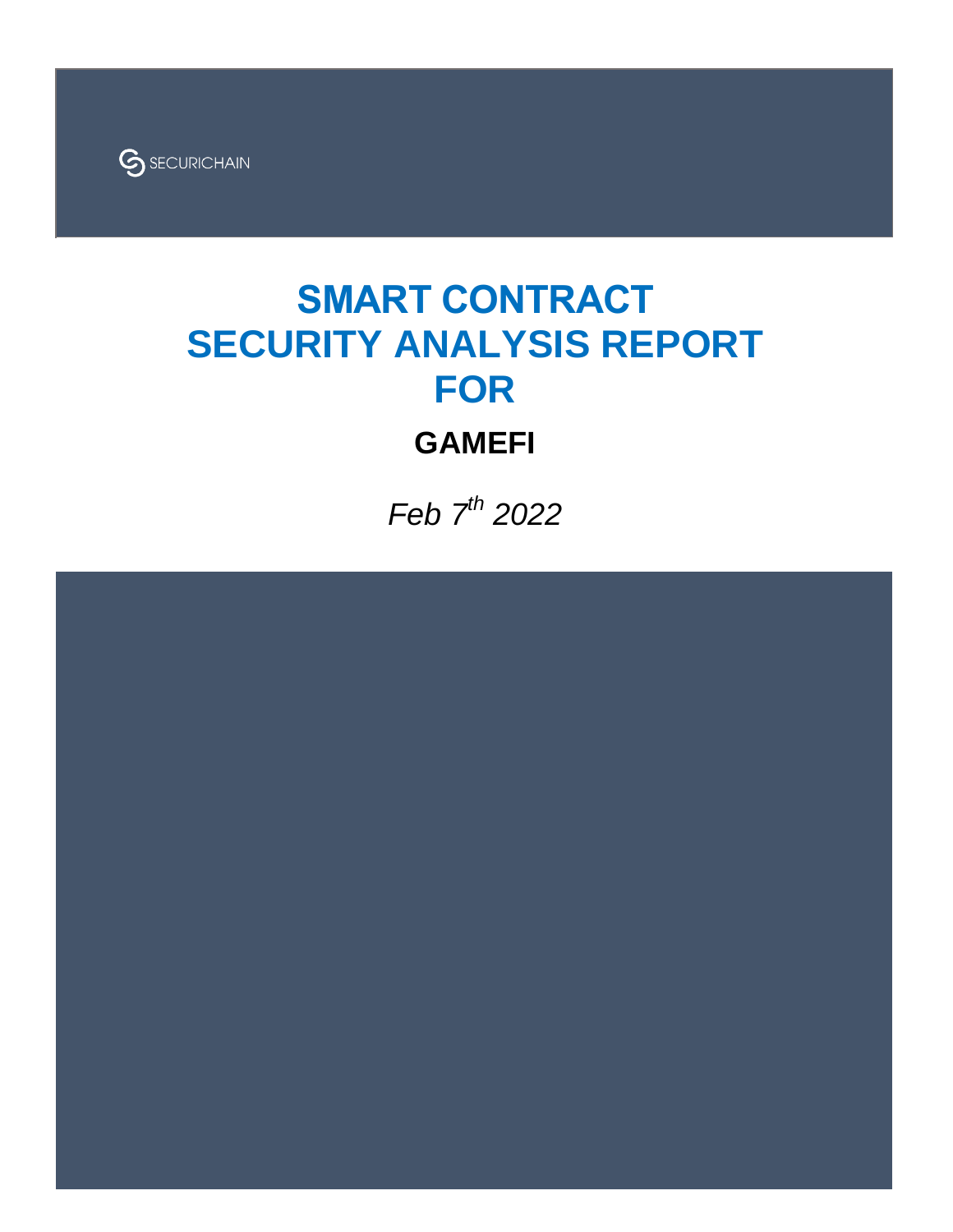

*(The rating is based on the number, severity and latest status of detected issues)*

## *Disclaimer*

This report contains confidential information which can be used internally by the Customer, or it can be disclosed publicly after all vulnerabilities are fixed — upon a decision of the Customer.

SecuriChain does not provide any warranty or guarantee regarding the absolute bug-free nature of the technology analyzed.

The report in no way provide investment advice, nor should be leveraged as investment advice of any sort.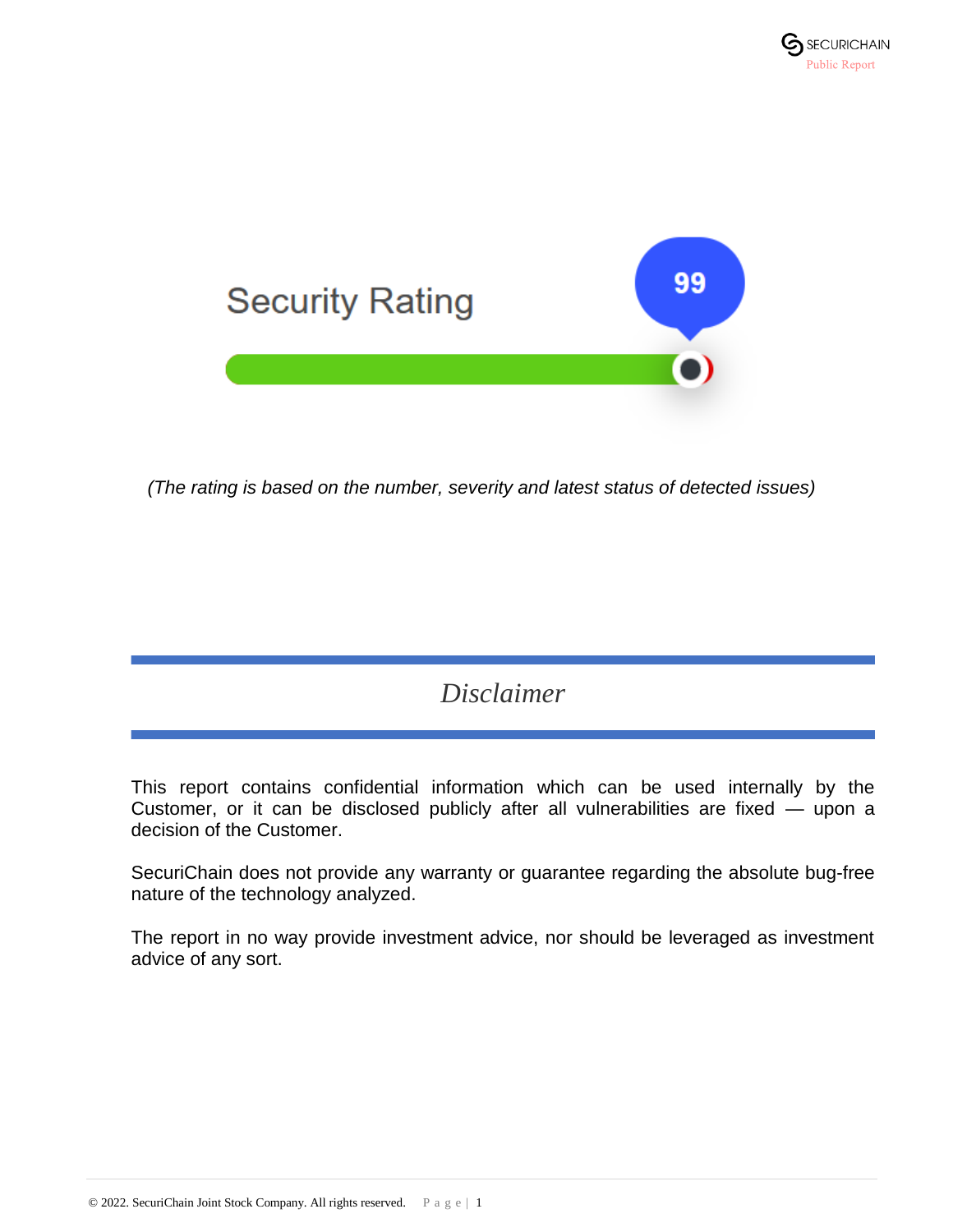#### **TABLE OF CONTENTS**

| 1.1.<br>1.2.<br>1.3.<br>1.4.                                         |  |  |
|----------------------------------------------------------------------|--|--|
|                                                                      |  |  |
| 2.2.<br>2.3.<br>$\overline{11}$<br>$\sqrt{2}l$<br>$\left[ 3 \right]$ |  |  |
|                                                                      |  |  |
|                                                                      |  |  |
|                                                                      |  |  |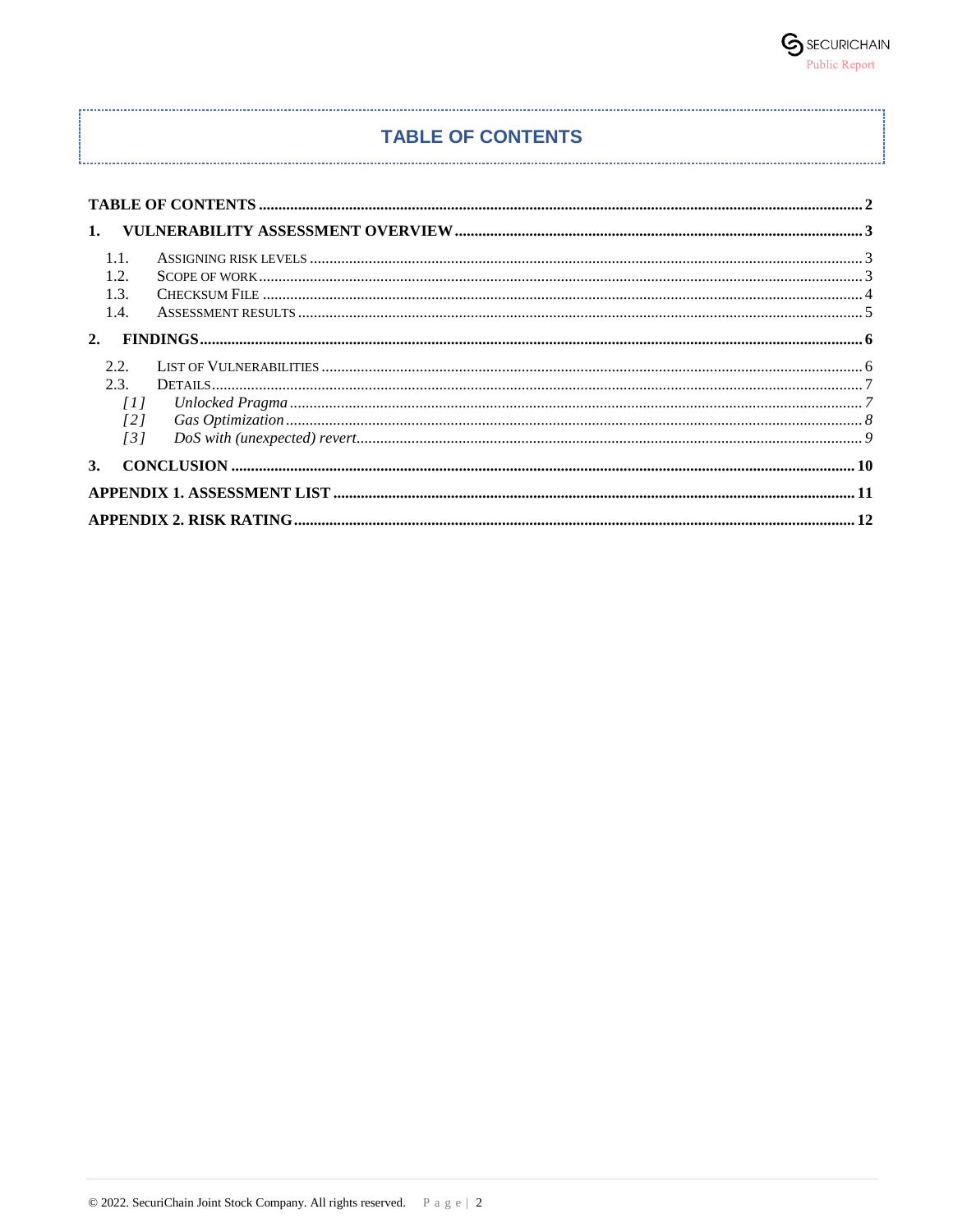

## **1. VULNERABILITY ASSESSMENT OVERVIEW**

### **1.1. ASSIGNING RISK LEVELS**

The Auditor categorizes each of the detected vulnerabilities into 4 levels(**High**, **Medium**, **Low**, and **Info**) according to the degree of the risks it may cause in Customer's operations. For details of the rating standards, please refer to "Appendix 2 Risk Rating." Please also note that the assessment of the findings is based on Auditor's own perspective and may contain speculations in some cases.

### **1.2. SCOPE OF WORK**

| <b>Project Name</b> | <b>GAMEFI</b>                                                                   |
|---------------------|---------------------------------------------------------------------------------|
| Platform            | <b>ETHEREUM</b>                                                                 |
| Languages           | <b>SOLIDITY</b>                                                                 |
| <b>Methods</b>      | AUTOMATION SCAN, ARCHITECTURE REVIEW, FUNCTIONAL<br>TESTING, MANUAL CODE REVIEW |
| Repository          | STAKING: COMMIT C74C00C<br><b>MARKETPLACE: COMMIT</b>                           |
| <b>Documents</b>    |                                                                                 |
| <b>Timelines</b>    | JAN 24TH 2022 - FEB 7TH 2022                                                    |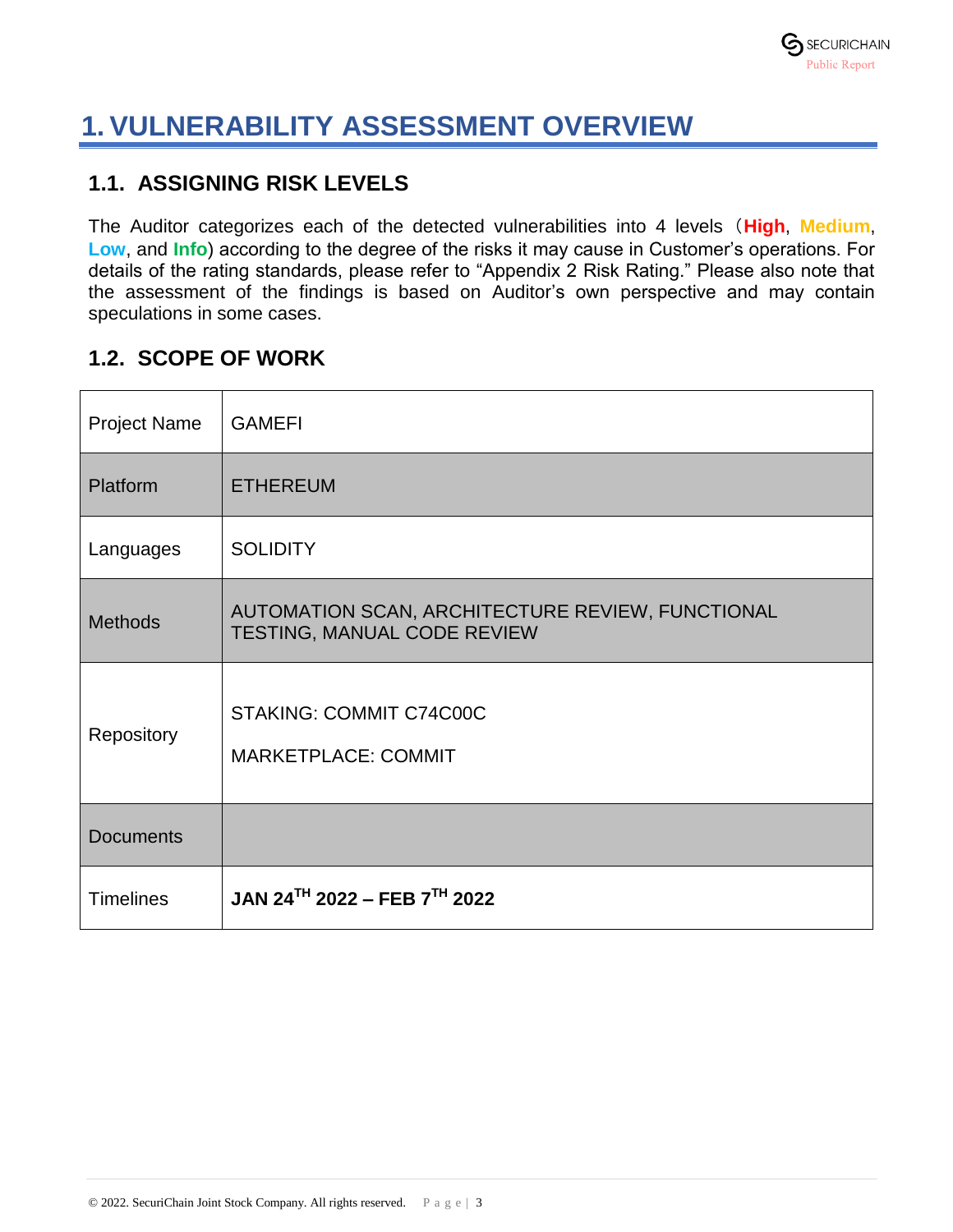## **1.3. CHECKSUM FILE**

### **GAFI – MARKETPLACE**

| No. | <b>Hash</b>                                                          | <b>Name</b>                     |
|-----|----------------------------------------------------------------------|---------------------------------|
|     | ba951481b4cadd9ec674e03c336f4bed02f40032fa983cf5f14fdd<br>8e47023dae | Marketplace.sol                 |
|     | 381fcc83f64731f4f9e7c2b35190dfe2d85812256235a68d824b38<br>924970300a | IMarketplace.sol                |
|     | 329158c21fbbe6631505df67db5f97c61c2a32187e1e09850f90a<br>930ca8f3c73 | <b>IStakingContract.s</b><br>ΩI |

### **GAFI – STAKING**

| No.           | <b>Hash</b>                                                           | <b>Name</b>        |
|---------------|-----------------------------------------------------------------------|--------------------|
|               | 178637867c82180ef823c1f069a259340dd3984f7a2944c236a43<br>e2888cbd223  | AllocationPool.sol |
| $\mathcal{P}$ | .94f8373214745b366d28a5973b87a975d2253bd8a87b66d1a30<br>b99638ec96f11 | LegendNFT.sol      |
| 3             | 7b082cdf44d6d8a9a24c457f855298a4806548655334c6015538<br>defd95434b6c  | LinearPool.sol     |
| 4             | 38f2cdf22f9b6e23aa976073190406f59f1ffc18fa1e5c5f2363f219<br>b883b1bb  | StakingPool.sol    |
| 5             | c2ebd8a6011b1fca46df37ea5b9d0c428af0f00c0f1c34a1dc7ee5<br>911a1cc022  | ERC20Mock.sol      |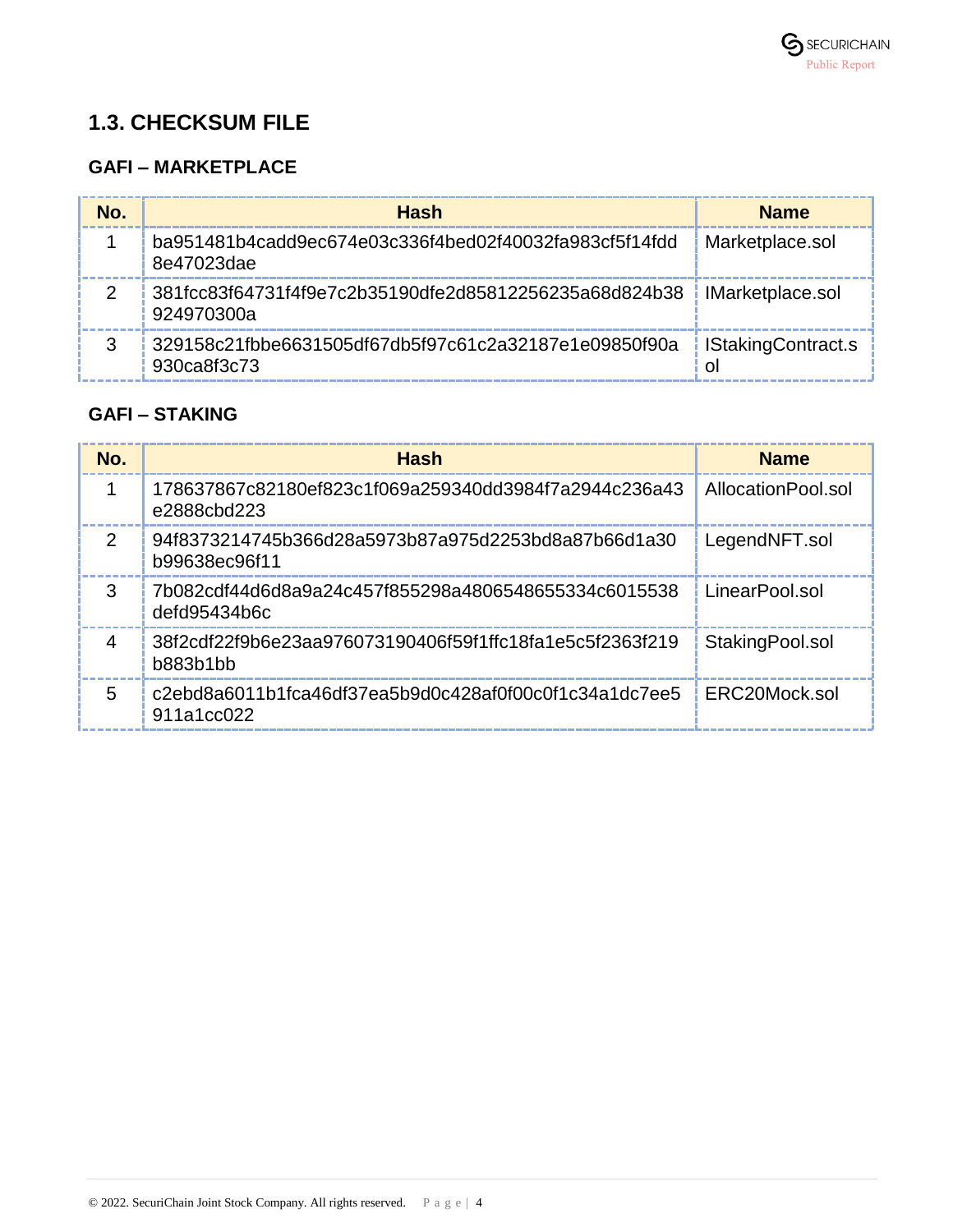

### **1.4. ASSESSMENT RESULTS**

*According to the assessment, the Customer's smart contracts have the security rating of 99/100* 

| Rate     | <b>Description</b>                                                    |  |
|----------|-----------------------------------------------------------------------|--|
| 96-100   | No vulnerabilities were found or all detected ones have been resolved |  |
| 70-95    | Unresolved Low-level vulnerabilities exist                            |  |
| 40-69    | Unresolved Medium-level vulnerabilities exist                         |  |
| $0 - 39$ | Unresolved High-level vulnerabilities exist                           |  |
|          | (For information on criteria for risk rating, refer to Appendix.2)    |  |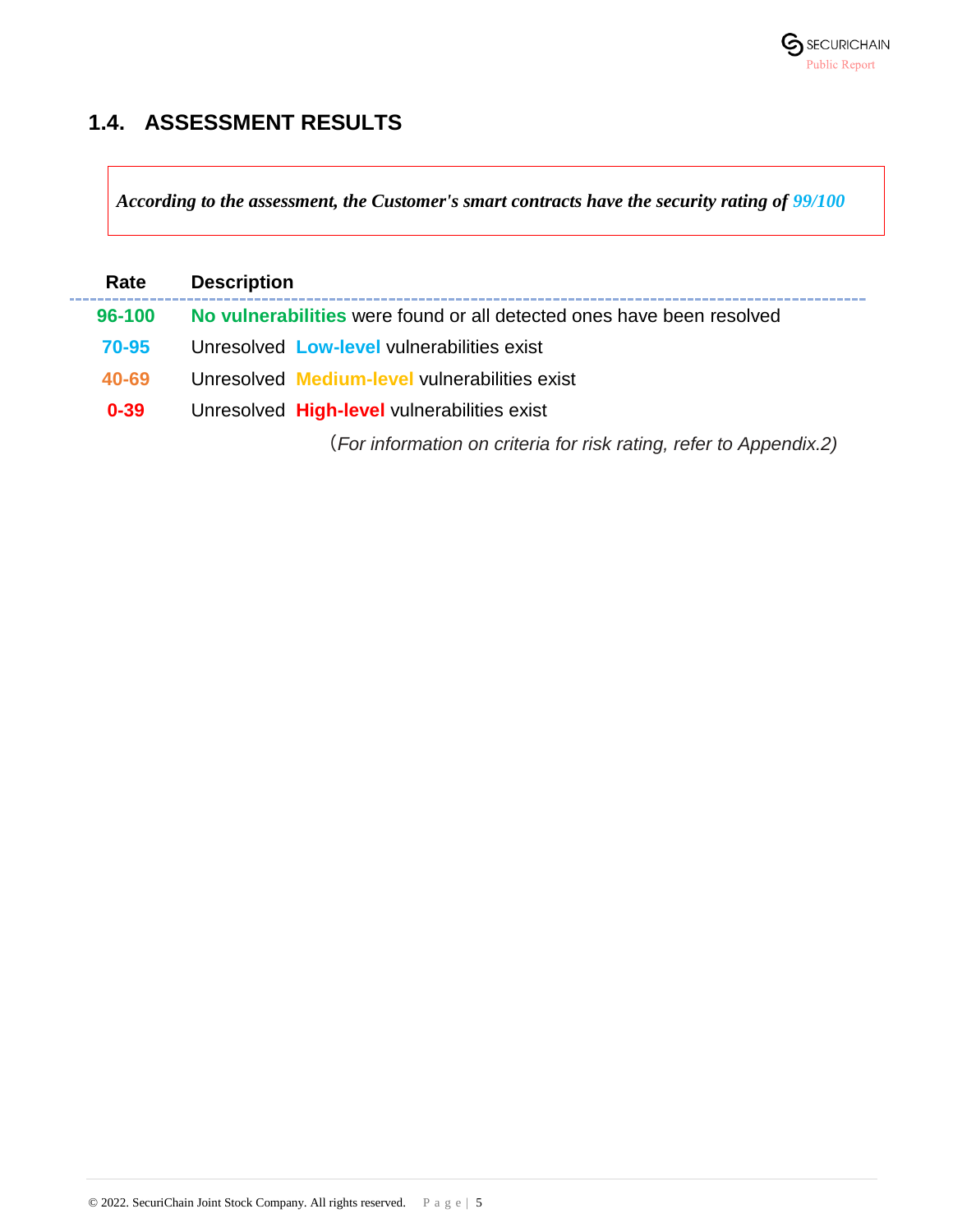## **2. FINDINGS**

### **2.2. LIST OF VULNERABILITIES**

The detected vulnerabilities are listed below. Please refer to "Appendix.2 Risk Rating" for the risk assessment method.



| ID              | <b>Risk Level   Name</b> |                                     | <b>Amount</b> | <b>Status</b><br>(after re-<br>checking) |
|-----------------|--------------------------|-------------------------------------|---------------|------------------------------------------|
|                 |                          | SC1   Information   Unlocked Pragma |               | Resolved in<br>#cd09c1 commit            |
| SC <sub>2</sub> | Low                      | <b>Gas Optimization</b>             |               | Resolved in<br>#cd09c1 commit            |
| SC <sub>3</sub> | <b>High</b>              | DoS with (unexpected) revert        |               | Resolved in<br>#9baaae commit            |

(For rating of each vulnerability, refer to Appendix 2.)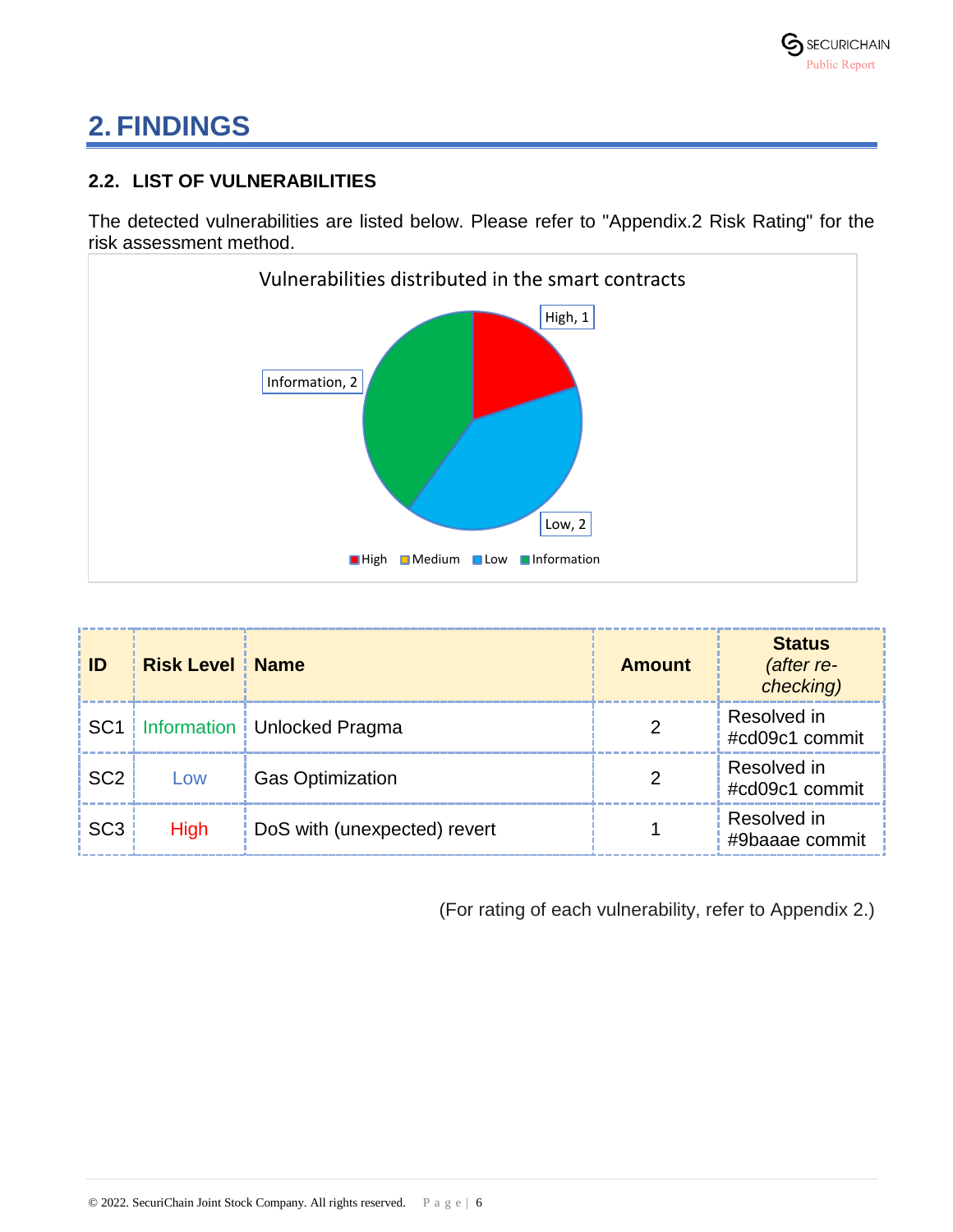

#### **2.3. DETAILS**

#### **[1] Unlocked Pragma**



#### **Overview**

Contracts should be deployed with the same compiler version and flags that they have been thoroughly tested. Locking the pragma helps to ensure that contracts do not accidentally get deployed using.

#### **Possible Impact**



*( Blurring the image of the code snippet in the public report because the Customer's code is in the private repository )*

An outdated compiler version that might introduce bugs that affect the contract system negatively.

#### **Recommendation**

Lock the pragma version and also consider known bugs (https://github.com/ethereum/solidity/releases) for the chosen compiler version.

Pragma statements can be allowed to float when a contract is intended for consumption by other developers, as in the case with contracts in a library or EthPM package. Otherwise, the developer would need to manually update the pragma in order to compile locally.

- **Location:**
	- Staking:: ALL CONTRACT
	- Marketplace:: ALL CONTRACT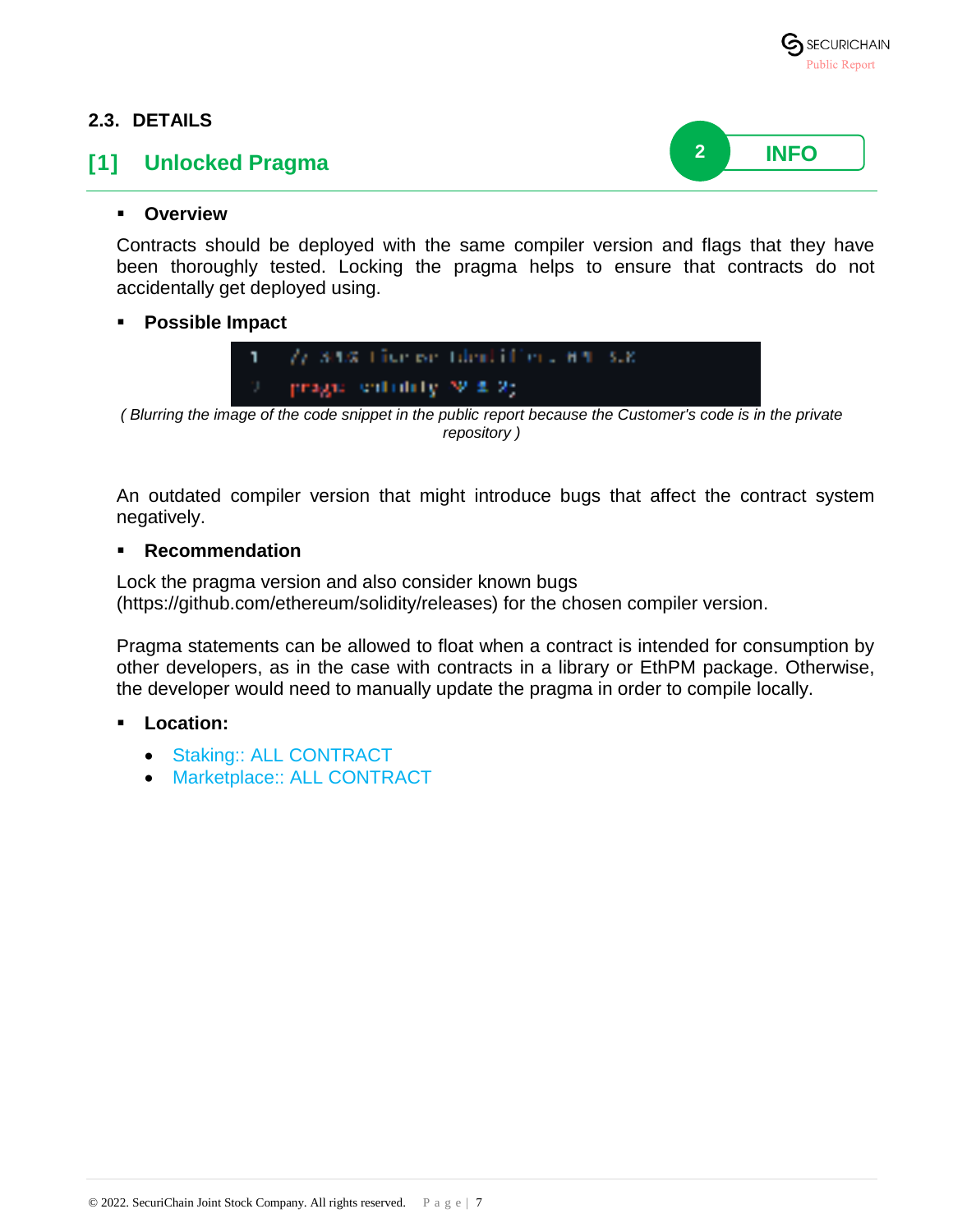## **[2] Gas Optimization**



**2 LOW**

#### **Overview**

Gas optimization is a matter of doing what is cheap and avoiding what is expensive in terms of gas costs on EVM blockchains.

**Possible Impact**



*( Blurring the image of the code snippet in the public report because the Customer's code is in the private repository )*

Users have to pay more gas for their requests.

#### **Recommendation**

Use 'external' instead of 'public' for functions that are only called outside of the contract.

- **Location:**
	- Marketplace::Marketplace.sol (#L85, #L334)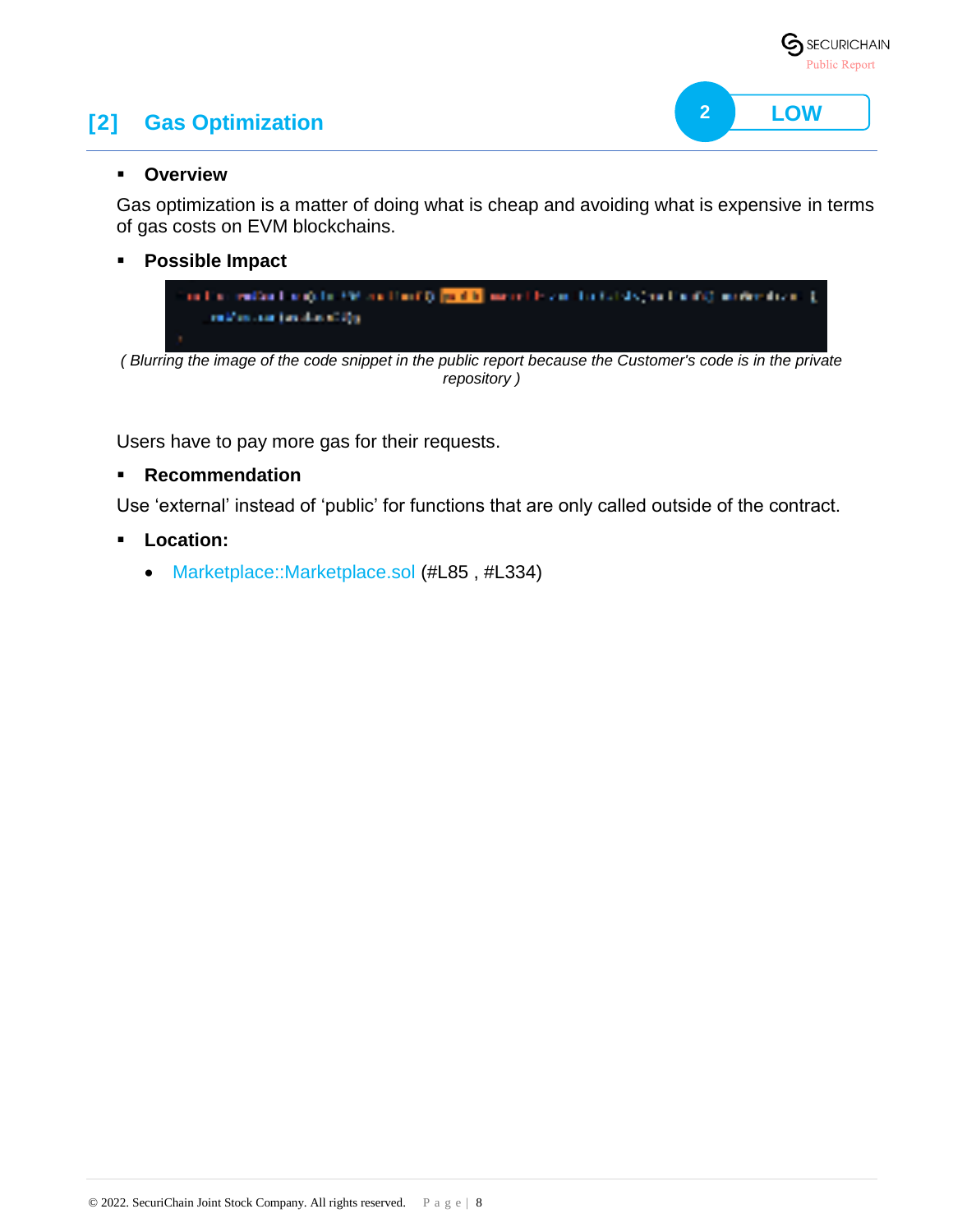

## **[3] DoS with (unexpected) revert**

#### **Overview**

The attacker can win the auction with the smallest price.

**Possible Impact**



*( Blurring the image of the code snippet in the public report because the Customer's code is in the private repository )*

- 1. The attacker first writes a contract to bid on.
- 2. When someone bids higher, the Contract will return the money to attacker
- 3. When the funds are returned, the attacker's fallback() function will call revert() causing the transaction to fail
- 4. Since the transaction that returned the funds to the attacker was faulty, other users can not bid higher.

#### **Recommendation**

In view of the above situation, if the result of the external function call needs to be processed before entering the new state, it must be considered that the external call might fail anytime.

#### **Location:**

• Marketplace.sol: (L110 - L136)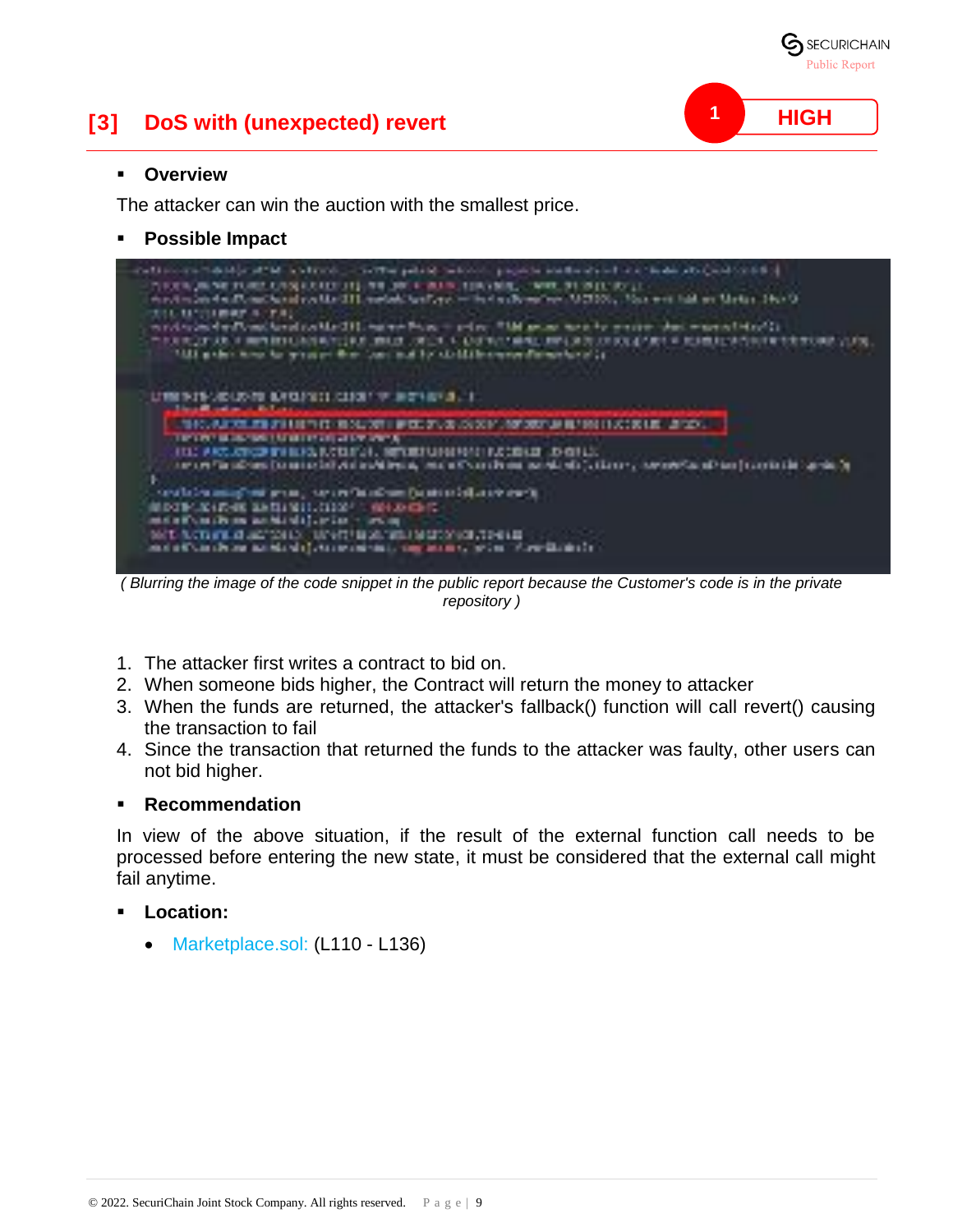## **3. CONCLUSION**

This document, and its appendices, represents the results of several days of our intensive work.

Smart contracts within the scope were analyzed with static analysis tools and manually reviewed.

Please feel free to direct any questions on this assessment to: audit@securichain.io.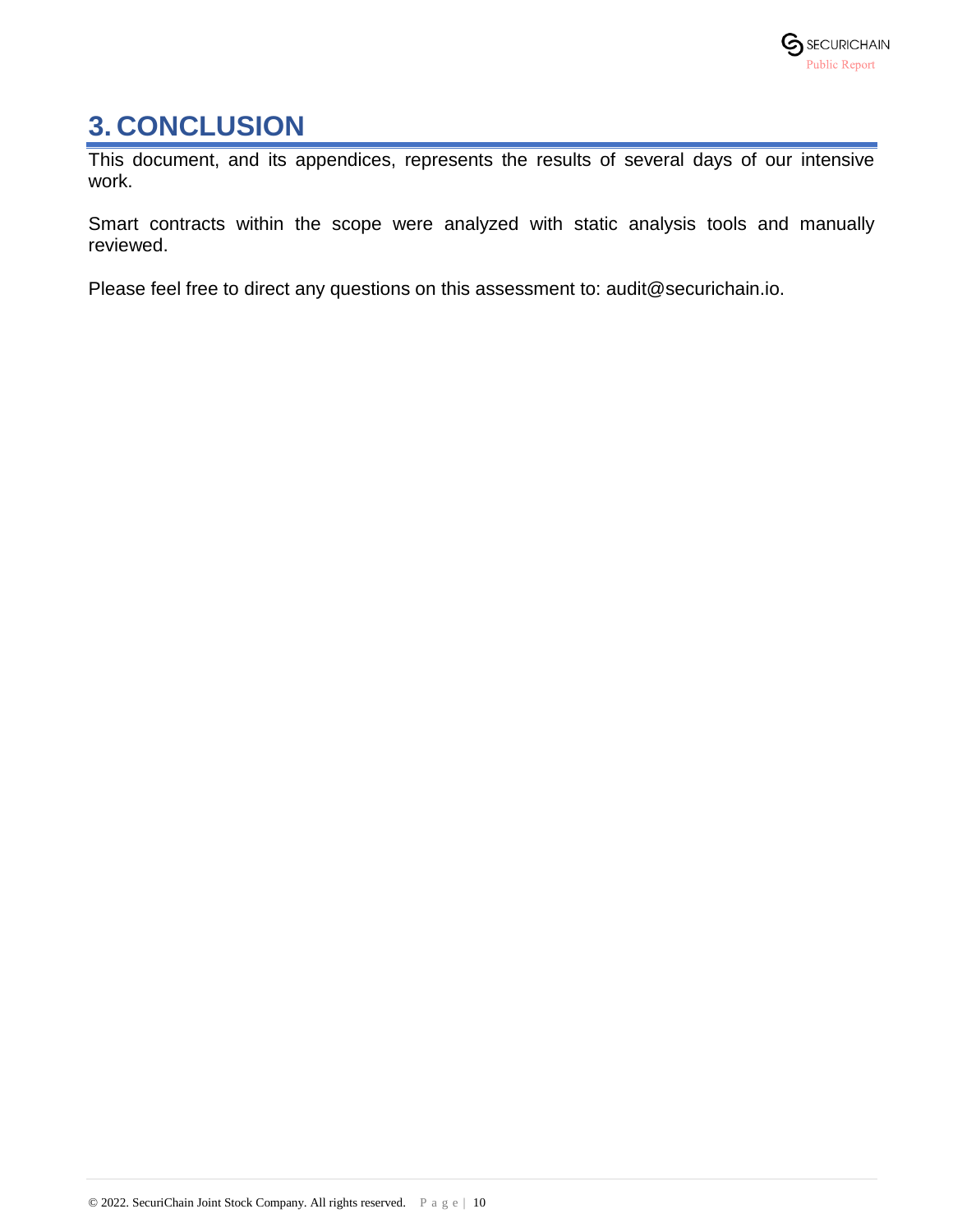

#### **APPENDIX 1. ASSESSMENT LIST**

------------------------------

| <b>CHECKLIST</b>                          |                                                                       |                                                                       |  |
|-------------------------------------------|-----------------------------------------------------------------------|-----------------------------------------------------------------------|--|
| <b>Arithmetic operations</b>              |                                                                       |                                                                       |  |
|                                           | Integer Overflow/Underflow                                            | <b>Integer Division</b>                                               |  |
|                                           | <b>Integer Truncation</b>                                             | Integer Sign                                                          |  |
|                                           | <b>Wrong Operator</b>                                                 |                                                                       |  |
| <b>Re-entrancy</b>                        |                                                                       |                                                                       |  |
| <b>Bad Randomness</b>                     |                                                                       |                                                                       |  |
|                                           | <b>Timestamp Dependence</b>                                           | <b>Blockhash</b>                                                      |  |
| <b>Front running</b>                      |                                                                       |                                                                       |  |
| <b>DDos</b>                               |                                                                       |                                                                       |  |
|                                           | <b>DOS By Complex Fallback</b><br>Function                            | DOS By Gaslimit                                                       |  |
|                                           | <b>DOS By Non-existent</b><br><b>Address Or Malicious</b><br>Contract |                                                                       |  |
| Unsafe external calls                     |                                                                       |                                                                       |  |
| <b>Gas usage</b>                          |                                                                       |                                                                       |  |
|                                           | Invariants in Loop                                                    | <b>Invariants State Variables</b><br><b>Are Not Declared Constant</b> |  |
| <b>Business Logics Review</b>             |                                                                       |                                                                       |  |
| <b>Access Control &amp; Authorization</b> |                                                                       |                                                                       |  |
|                                           | <b>Replay Attack</b>                                                  | Use tx.origin For<br>Authentication                                   |  |
| <b>Logic Vulnerability</b>                |                                                                       |                                                                       |  |